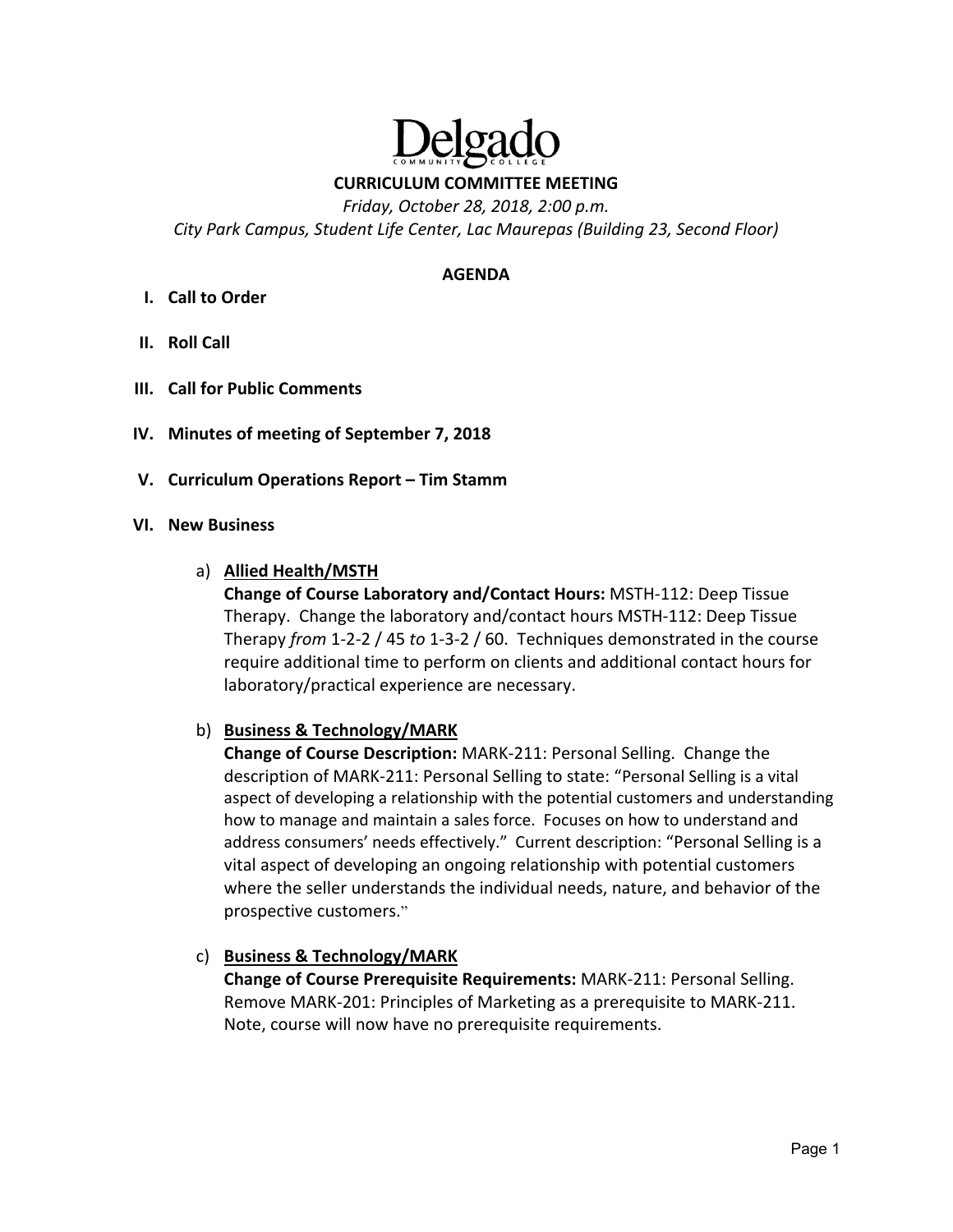## d) **Technical Division/BARB**

**Course Termination:** BARB‐111: History of Barbering/Professional Image (3‐0‐3 / 45). Terminate the course, BARB‐111: History of Barbering/Professional Image, as it will no longer be used in the Barbering Technical Diploma. A new course will replace this course with an updated title and student learning outcomes.

## e) **Technical Division/BARB**

**New Course:** BARB‐101: Introduction to Barbering (4‐0‐4 / 60). Creation of a new course, BARB‐101: Introduction to Barbering, with the goal to provide an overview the history of barbering, LA State Board of Barber Examiners rules and regulations, and the personal and professional qualities required to be a successful barber‐stylist. Course description: "History of barbering, the function of the LA Board"

### f) **Technical Division/BARB**

**Change of Course Lecture and Lab Hours**: BARB‐110: Sanitation and Safety for Barbers. Change the Lecture and Lab hours of BARB‐110: Sanitation and Safety for Barbers *from* 2‐4‐3 / 90 *to* 3‐3‐3 / 90.

### g) **Technical Division/BARB**

**New Course:** BARB‐116: Science of Barbering (3‐5‐3 / 120). Creation of a new course, BARB‐116: Science of Barbering, with the goal of introducing students to the basic science of barber‐styling. Course description: "Overview of anatomy, physiology and histology as it relates to the barbering profession. Basic chemistry, electricity, disorders, and treatments of the skin, scalp, and hair are also explored."

## h) **Technical Division/BARB**

**Course Termination:** BARB‐114: Barbering Anatomy and Physiology (4‐0‐4 / 60). Terminate the course, BARB‐114: Barbering Anatomy and Physiology, as it will no longer be used in the Barbering Technical Diploma. The new course BARB‐116 will incorporate course content and learning outcomes previously addressed in this course.

### i) **Technical Division/BARB**

**Course Termination:** BARB‐115: Properties: Skin, Scalp, and Hair (3‐2‐3 / 75). Terminate the course, BARB‐115: Properties: Skin, Scalp, and Hair, as it will no longer be used in the Barbering Technical Diploma. The new course BARB‐116 will incorporate course content and learning outcomes previously addressed in this course.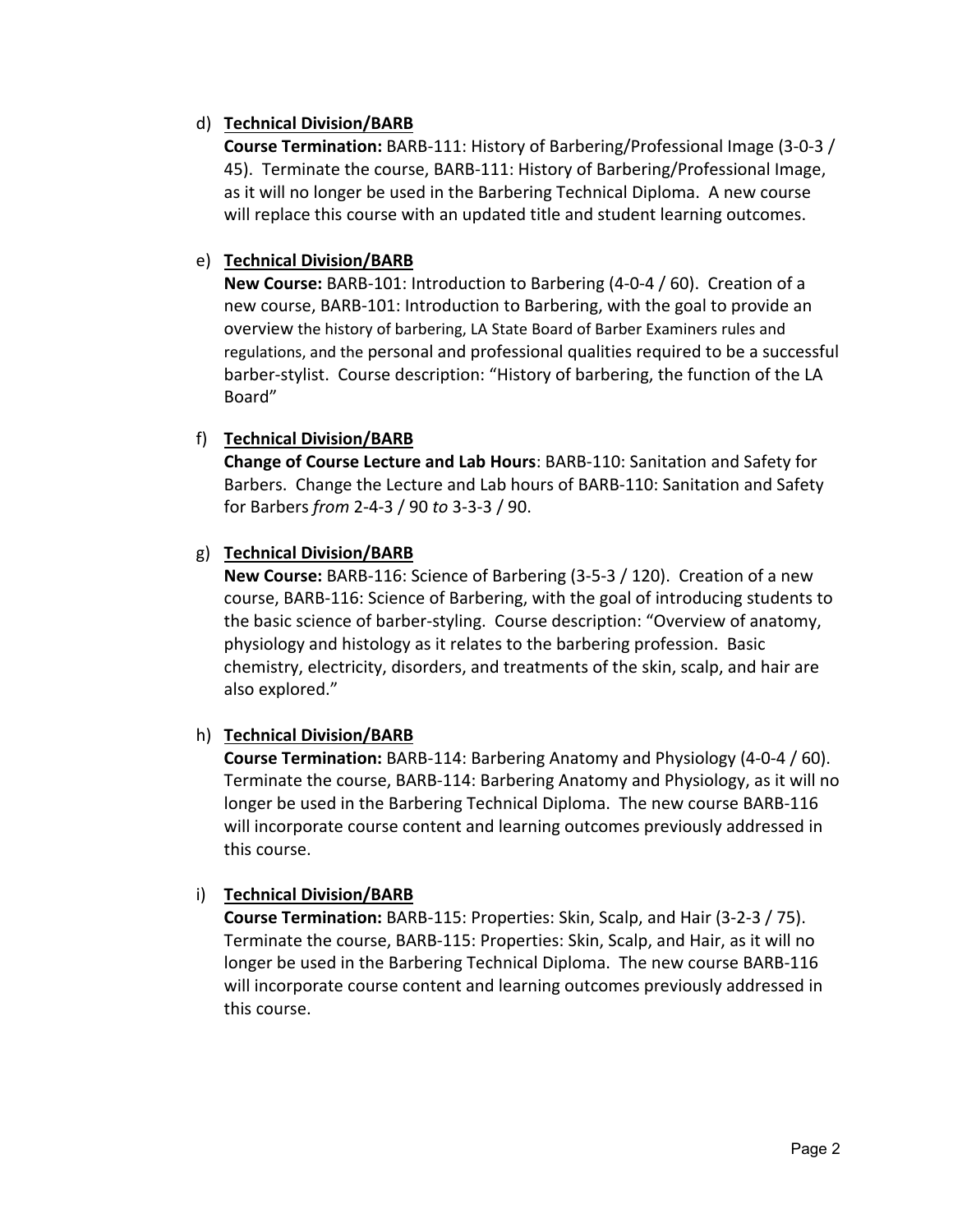# j) **Technical Division/BARB**

**Course Termination:** BARB‐130: Chemistry for Barbers (1‐2‐2 / 45). Terminate the course, BARB‐130: Chemistry for Barbers, as it will no longer be used in the Barbering Technical Diploma. The new course BARB‐116 will incorporate course content and learning outcomes previously addressed in this course.

# k) **Technical Division/BARB**

**Change of Course Title:** BARB‐212: Men's and Women's Haircutting and Styling I. Change the title of BARB‐212: Men's and Women's Haircutting and Styling I *from* BARB‐212: Men's and Women's Haircutting and Styling I *to* BARB‐212: Barber‐Styling I. Revised title more accurately reflects the content of the course.

## l) **Technical Division/BARB**

**Change of Course Lecture and Lab Hours**: BARB‐212: Barber‐Styling I (2‐10‐6 / 180). Change the lecture and lab hours of BARB‐212: Barber‐Styling I *from* 2‐10‐ 6 / 180 *to* 3‐9‐6 /180.

# m) **Technical Division/BARB**

**Change of Course Description:** BARB‐212: Barber‐Styling I. Change the description of BARB‐212: Barber‐Styling I to state: "Treatment of the hair and scalp, theory and practical application of the art of cutting and styling men's hair and the care and fitting of men's' hairpieces are covered in this course." Current Description: "Theory and practical application of the art of cutting and styling mens' and womens' hair and the care and fitting of mens' hairpieces."

## n) **Technical Division/BARB**

**Change of Course Co‐requisite Requirements:** BARB‐212: Barber‐Styling I. Co‐ requisite: BARB-110: Safety and Sanitation for Barbers. Current Co-requisite: None.

## o) **Technical Division/BARB**

**Change of Course Lecture‐Lab‐credit and/Contact Hours**: BARB‐230: Barbershop Management (1‐3‐2 / 60). Change the lecture‐lab‐credit and/contact hours of BARB‐230: Barbershop Management *from* 1‐3‐2 / 60 *to* 2‐  $4-3/90$ ).

## p) **Technical Division/BARB**

**Change of Course Lecture‐Lab‐credit and/Contact Hours**: BARB‐142: Facial Massage and Treatments (2‐8‐4 / 150). Change the lecture‐lab‐credit and/contact hours of BARB‐142: Facial Massage and Treatments *from* 2‐8‐4 / 150 *to* 2‐6‐3 / 120.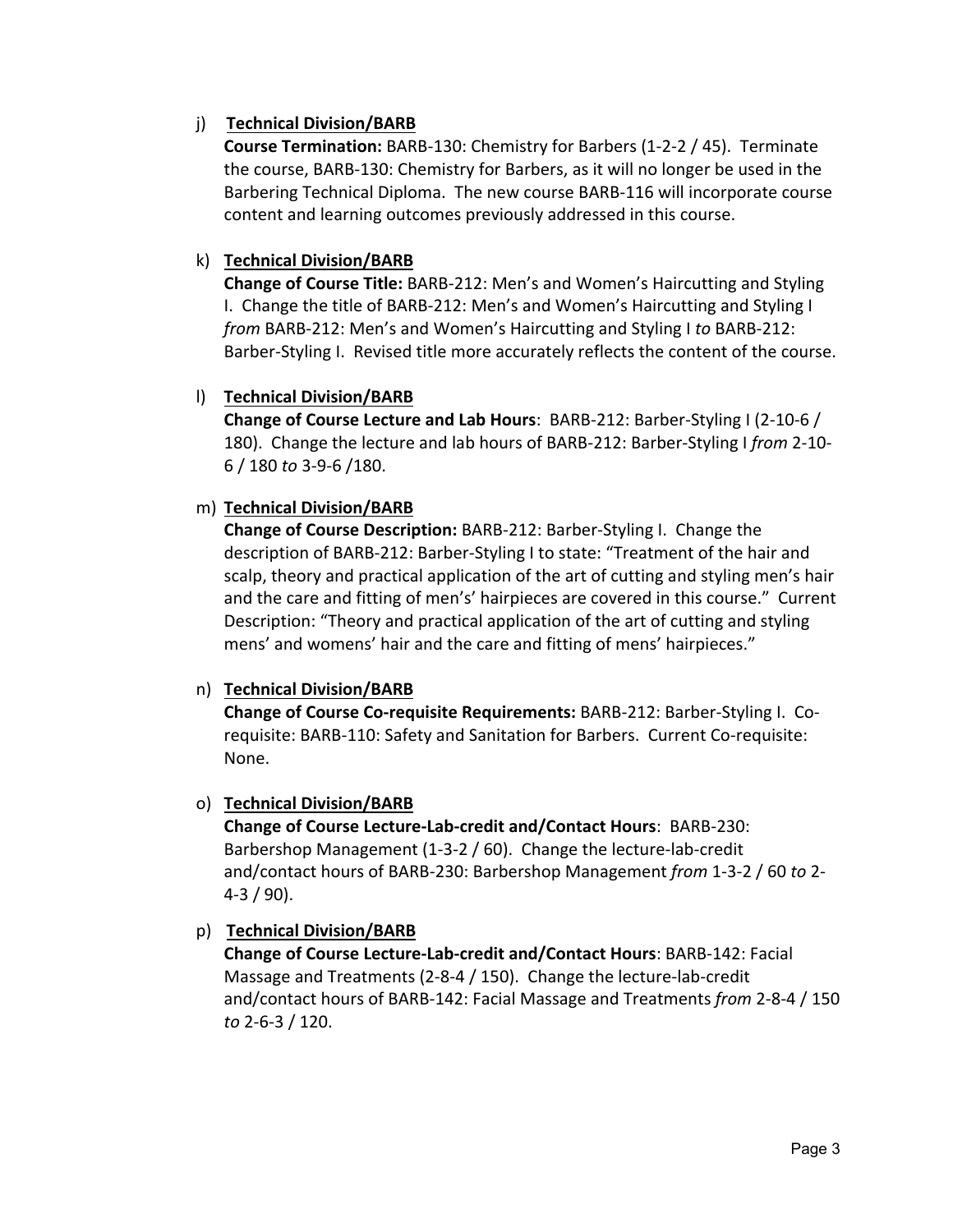## q) **Technical Division/BARB**

**Change of Course Prerequisites:** BARB‐142: Facial Massage and Treatments. Prerequisite: "BARB‐101: Introduction to Barbering, BARB‐110: Safety and Sanitation for Barbers, and BARB‐116: Science of Barbering." Current prerequisite: None.

## r) **Technical Division/BARB**

**Change of Course Lecture‐Lab‐credit and/Contact Hours**: BARB‐214: Chemical Services for Barbers (3‐8‐4 / 165). Change the lecture‐lab‐credit and/contact hours of BARB‐214: Chemical Services for Barbers *from* 3‐8‐4 / 165 *to* 3‐7‐4 / 150.

### s) **Technical Division/BARB**

**Change of Course Prerequisites:** BARB‐214: Chemical Services for Barbers. Prerequisite: "BARB‐101: Introduction to Barbering, BARB‐110: Safety and Sanitation for Barbers, and BARB‐116: Science of Barbering." Current prerequisite: BARB‐130

## t) **Technical Division/BARB**

**Change of Course Description:** BARB‐214: Chemical Services for Barbers. Change the description of BARB‐214: Chemical Services for Barbers to state: "Theory and practical application of chemical hair texture services." Current Description: "Theory and student performance of permanent waving and chemical hair relaxing."

### u) **Technical Division/BARB**

**Change of Course Title:** BARB‐225: Men's and Women's Haircutting and Styling II. Change the title of BARB‐225: Men's and Women's Haircutting and Styling II *from* BARB‐225: Men's and Women's Haircutting and Styling II *to* BARB‐225: Barber‐Styling II. Revised title more accurately reflects the content of the course.

### v) **Technical Division/BARB**

**Change of Course Lecture‐Lab‐credit and/Contact Hours**: BARB‐225: Barber‐ Styling II. Change the lecture‐lab‐credit and/contact hours of BARB‐225: Barber‐ Styling II *from* 0‐7‐2 / 105 *to* 3‐9‐6 / 180.

### w) **Technical Division/BARB**

**Change of Course Description:** BARB‐225: Barber‐Styling II. Change the description of Barber‐Styling II to state: "Theory and practical application of women's basic haircuts and hairstyles." Current Description: "Advanced student performance of mens' and womens' basic haircutting and styling and the care and fitting of mens' hairpieces."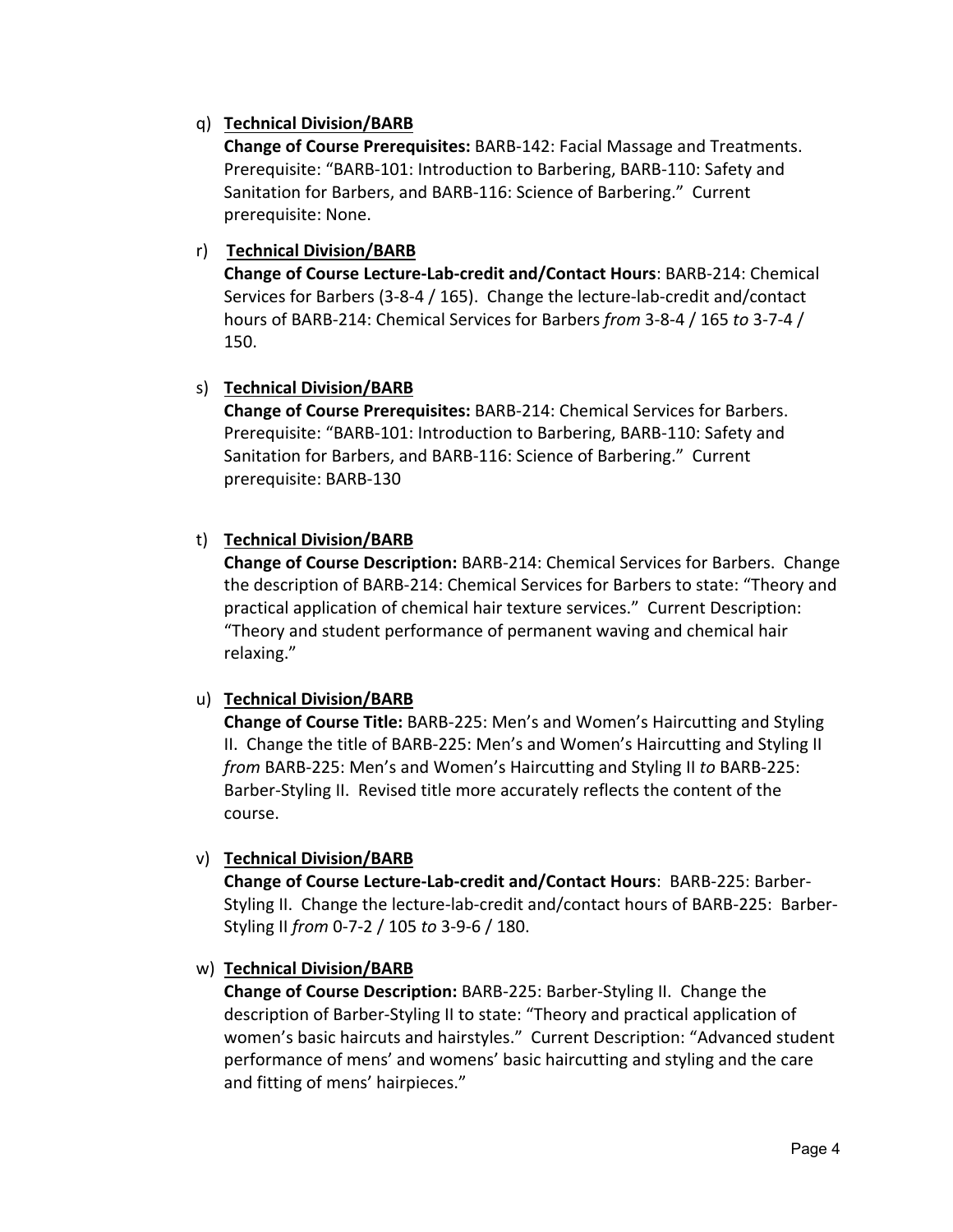## x) **Technical Division/BARB**

**Change of Course Prerequisite Requirements: BARB-225: Barber-Styling II.** Prerequisites: BARB‐101: Introduction to Barbering, BARB‐110: Safety and Sanitation for Barbers, BARB‐116: Science of Barbering, and BARB‐212: Barber‐ Styling I. Current prerequisite: BARB‐212.

## y) **Technical Division/BARB**

**Change of Course Prerequisites:** BARB‐217: Hair Coloring for Barbers. Prerequisite: "BARB‐116: Science of Barbering." Current prerequisite: BARB‐130**.**

## z) **Technical Division/BARB**

**Change of Course Lecture‐Lab‐credit and/Contact Hours**: BARB‐251: Louisiana State Barber Board Review Laboratory (0‐12‐4 180). Change the lecture‐lab‐ credit and/contact hours of BARB‐251: Louisiana State Barber Board Review Laboratory *from* 0‐12‐4 / 180 *to* 0‐11‐3 / 165.

## aa) **Technical Division/BARB**

**Change of Course Prerequisite Requirement:** BARB‐251: Louisiana State Barber Board Review Laboratory. Prerequisites: BARB‐101: Introduction to Barbering, BARB‐110: Safety and Sanitation for Barbers, BARB‐116: Science of Barbering, and BARB‐225. Current prerequisite: None: Current Co‐requisite: BARB‐250.

### bb) **Technical Division/BARB**

**Program Revision:** Technical Diploma in Barber‐Styling. Revise the T.D. in Barber‐Styling: DELETE: BARB‐114: Barbering Anatomy and Physiology, BARB‐ 115: Properties: Skin, Scalp, and Hair, and BARB‐130: Chemistry for Barbers from Required Courses in Major; ADD: BARB‐116: Science to Required Courses in Major. Total program hours **reduce** *from* **51** *to* **49.** Adjust Suggested Sequence to reflect changes; addition of separate sequences for Fall Admission and Spring Admission.

## cc) **Science & Mathematics/BIOL**

**New Course:** BIOL‐235: Forensic Biology (3‐0‐3 / 45). Creation of a new course, BIOL‐235: Forensic Biology. The goal of the course is to provide students with the analytical preparation relevant to seeking advanced training within the forensic sciences or entry level employment in law enforcement analysis and research. Course Description: "Introduction to the principles and applications of the analysis and implications of common biological evidence recovered in crime scenes. Covers different disciplines such as observation skills, trace evidence collection, hair, fiber, DNA, death, human decomposition, blood, and fingerprint analyses." (Direct Link to Master Syllabus)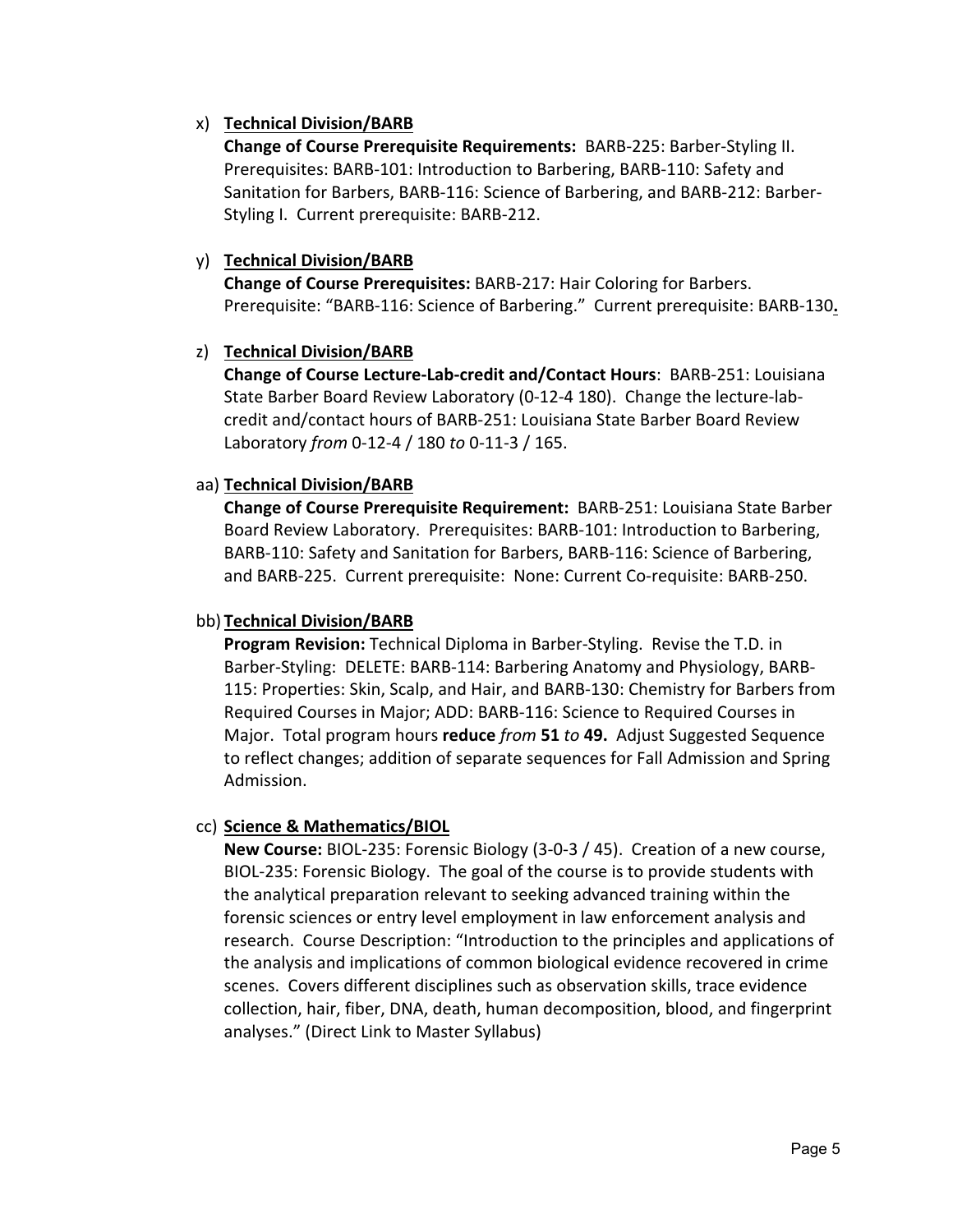### dd) **Science & Mathematics/BIOL**

**New Course:** BIOL‐236: Forensic Biology Laboratory (0‐1‐1 / 45). Creation of a new course, BIOL‐236: Forensic Biology Laboratory. Course Description: "Laboratory component to accompany BIOL 235: Forensic Biology. Principles and applications of the analysis and implications of common biological evidence recovered in crime scenes. Covers different disciplines such as observation skills, trace evidence collection, hair, fiber, DNA, death, human decomposition, blood, and fingerprint analyses." (Direct Link to Master Syllabus)

- ee) **Science & Mathematics/General Education/Natural Sciences/BIOL Addition of a Course to fulfill General Education/Natural Science Requirements:** BIOL‐235: Forensic Biology.
- ff) **Science & Mathematics/General Education/Natural Sciences/BIOL Addition of a Course to fulfill General Education/Natural Science Requirements:** BIOL‐236: Forensic Biology Laboratory.

## gg) **Arts & Humanities/FNAR**

**Course Termination:** FNAR‐120: Art Appreciation. The course is being replaced with FNAR‐121: Introduction to Visual Arts.

## hh)**Arts & Humanities/CDYC**

**Course Termination:** CDYC‐106: Child Development Associate (CDA) Prep I. The course will be replaced with newer course(s) designed to address revised State curriculum requirements for childcare providers.

## ii) **Arts & Humanities/CDYC**

**Course Termination:** CDYC‐107: Child Development Associate (CDA) Prep II. The course will be replaced with newer course(s) designed to address revised State curriculum requirements for childcare providers.

## jj) **Arts & Humanities/CDYC**

**New Course:** CDYC-109: Strengthening the Care and Development of Young Children Module I (3‐0‐3 / 45). Creation of a new course, CDYC‐109: Strengthening the Care and Development of Young Children Module I. The goal is to introduce students to the CDA Competency Standards, NAEYC standards, CLASS domains, TS GOLD, and Louisiana Birth to Five Early Learning and Development Standards. Course description: "First of three courses required to apply for the Child Development Associate (CDA) Credential, or to apply towards the Birth to Kindergarten Program and/or an Early Childhood Ancillary Certificate. Includes a variety of developmentally appropriate practices and materials, learning experiences, and teaching strategies that promote the cognitive and communication skills of young children. Candidates learn to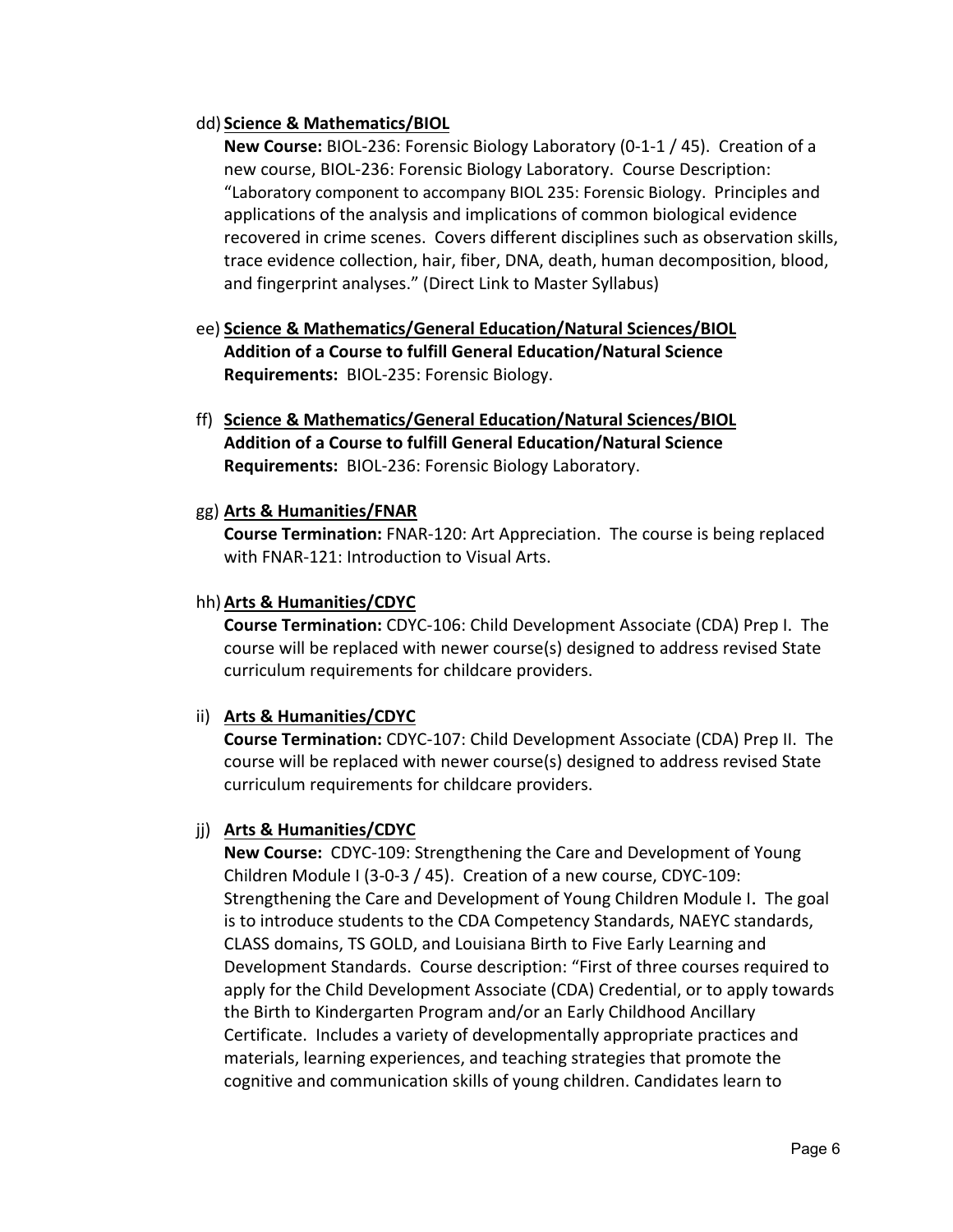implement curriculum activities that promote STEAM (science, technology, engineering, art, and mathematics) concepts."

#### kk) **Arts & Humanities/CDYC**

**New Course: CDYC-110: Strengthening the Care and Development of Young** Children Module II (3‐0‐3 / 45). Creation of a new course, CDYC‐110: Strengthening the Care and Development of Young Children Module II. The goal of the course is to introduce students to the following CDA Competency Standards, NAEYC standards, CLASS domains, TS GOLD and Louisiana Birth to Five Early Learning and Development Standards. Course description: "Second of three courses required to apply for the Child Development Associate (CDA) Credential, or to apply towards the Birth to Kindergarten Program and/or an Early Childhood Ancillary Certificate. Classroom organization in regard to function, developmental appropriateness, engagement, safety, and management are discussed. Candidates learn how routines and nutritious meals are used as learning opportunities and how teachers observe, document, and assess children during their play and learning experiences."

### ll) **Arts & Humanities/CDYC**

**New Course:** CDYC-113: Strengthening the Care and Development of Young Children Module III (3‐0‐3 / 45). Creation of a new course, CDYC‐113: Strengthening the Care and Development of Young Children Module III. The goal of the course is to introduce students to the following CDA Competency Standards, NAEYC standards, CLASS domains, TS GOLD and Louisiana Birth to Five Early Learning and Development Standards. Course description: "Third of three courses required to apply for the Child Development Associate (CDA) Credential, or to apply towards the Birth to Kindergarten Program and/or an Early Childhood Ancillary Certificate. A variety of developmentally appropriate practices and teaching strategies that promote emotional support, behavioral support, and responsive caregiving of young children are reviewed. Candidates learn the importance of relationship building as the foundation of all important interactions with children and families."

### mm) **Arts & Humanities/CDYC**

**Program Revision:** Associate of Applied Science in Care and Development of Young Children. Revise the A.A.S. in Care and Development of Young Children: DELETE: CDYC‐106: Child Development Associate (CDA) Prep I and CDYC‐107: Child Development Associate (CDA) Prep II from "Approved Electives." ADD: CDYC‐109: Strengthening the Care and Development of Young Children Module I, CDYC‐110: Strengthening the Care and Development of Young Children Module II, and CDYC‐113: Strengthening the Care and Development of Young Children Module III to "Approved Electives." Total Program Hours remain the same.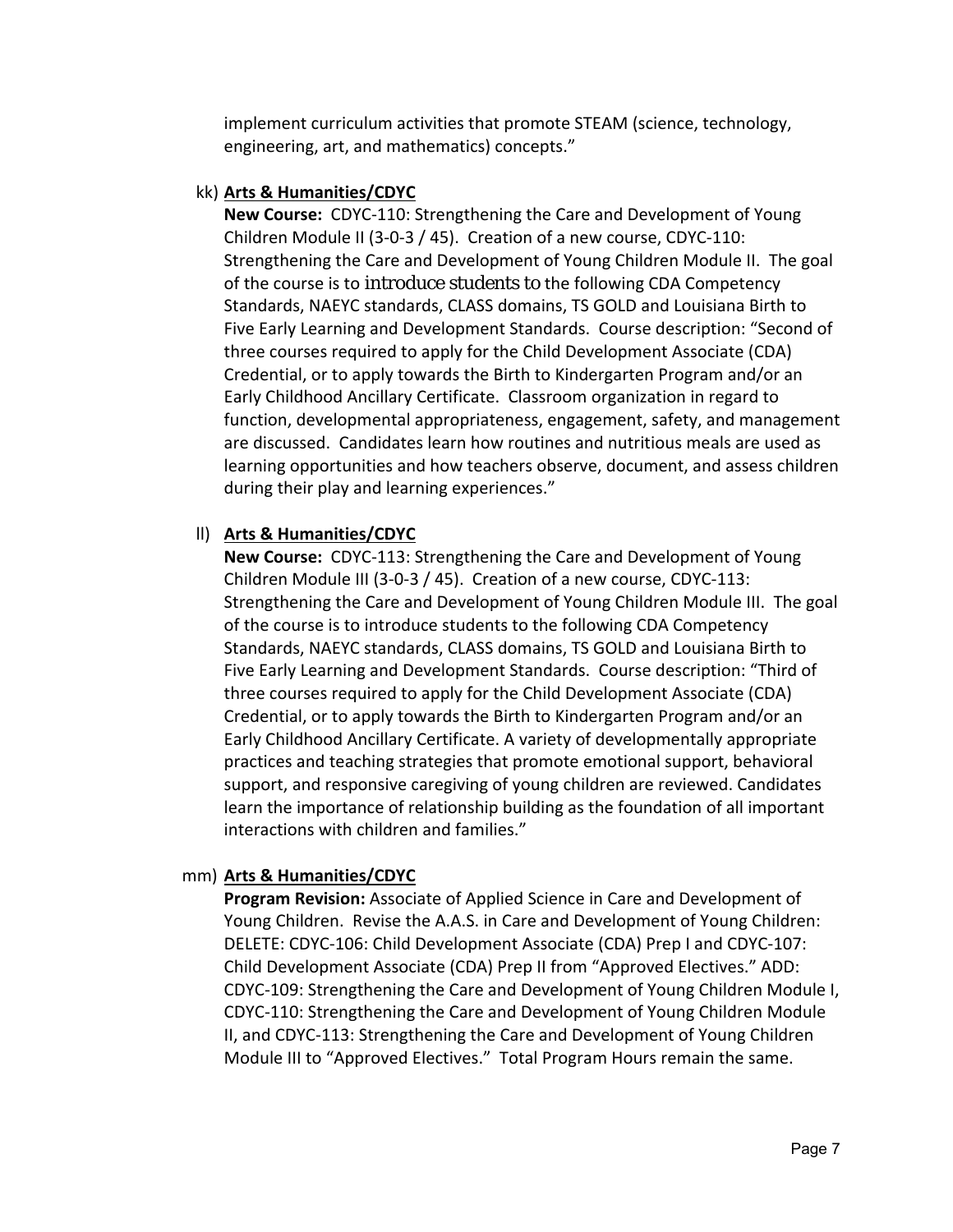### nn)**Arts & Humanities/CDYC**

**Program Revision:** Career and Technical Certificate in Child Development Associate (C.D.A.) Preparation. Revise the C.T.S. jn Child Development Associate (C.D.A.) Preparation: DELETE: CDYC‐106: Child Development Associate (CDA) Prep I and CDYC‐107: Child Development Associate (CDA) Prep II from "Courses Required in Major" ADD: CDYC‐109: Strengthening the Care and Development of Young Children Module I, CDYC‐110: Strengthening the Care and Development of Young Children Module II, and CDYC‐113: Strengthening the Care and Development of Young Children Module III to "Courses Required in Major." Total Program Hours **increase** *from* **6** *to* **9.** Adjust Suggested Sequence to reflect changes, by adding and addition semester to the program.

### oo) **Communication/ASLS**

**Change of Program Description: Student Learning Outcomes**:Associate of Arts in American Sign Language Interpreting. Review and approval of publication for the Student Learning Outcomes for the A.A. in American Sign Language Interpreting. Student Learning Outcomes: Demonstrate competency in American Sign Language and written and spoken English discourse to create and evaluate translations across languages for dynamic experience; Demonstrate minimum entry‐level competency in interpreting between ASL and English; Describe and discuss the principles of interpreting profession's code and apply this knowledge in ethical decision‐making scenarios; Demonstrate knowledge of Deaf Culture including the values and influence of diverse cultural, historical, and global perspectives of and in the Deaf community; Apply knowledge and skills to function as cross-cultural mediators in order to transmit and transfer culturally based linguistic and nonlinguistic information.

### pp) **Technical Division/HVAC**

**Change of Program Description: Student Learning Outcomes**: Technical Diploma in Master Heating, Ventilation, and Air‐Conditioning/Refrigeration Technician. Review and approval of publication for the Student Learning Outcomes for the T.D. in Master HVAC/R Technician. Student Learning Outcomes: Identify various components of HVAC/R systems, comprehend their functions and apply safety procedures in hands-on analysis and usage of current industry tools; Demonstrate correct procedures for application design of HVAC/R systems and identify the correct application of jurisdictional codes involved in installations; Identify and perform diagnostic techniques of electrical/electronic components of HJVAC/R control systems; Demonstrate how to troubleshoot, maintain, and repair HVAC/R systems in accordance with EPA and HVAC Excellence best practices; Operate, install, maintain, and repair residential, commercial, and light industrial HVAC/R systems; Perform basic business, employability, and customer service skills; Demonstrate competency on concepts and theory for EPA licensing.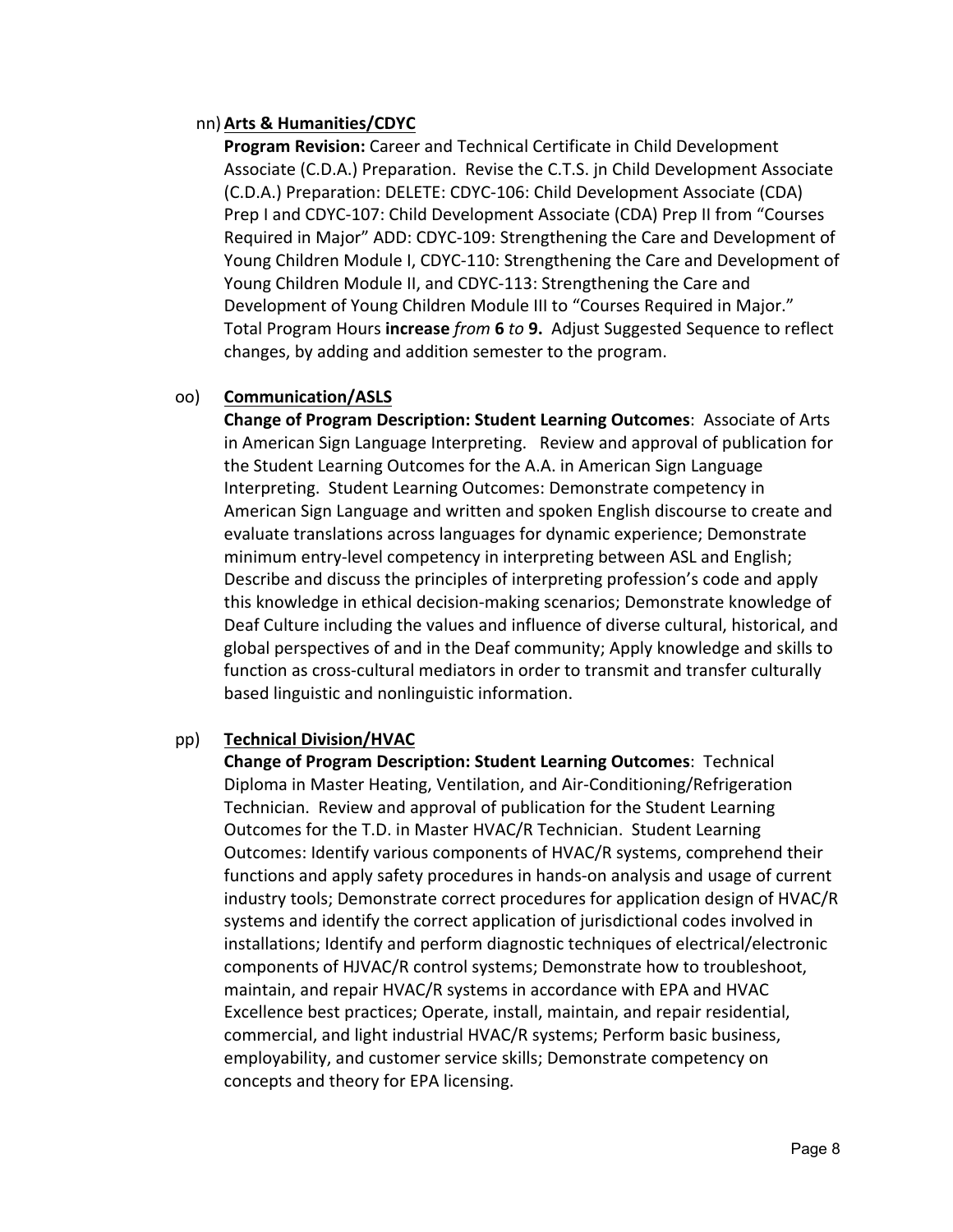## qq) **Technical Division/HVAC**

**Change of Program Description: Student Learning Outcomes**: Certificate of Technical Studies in Certified Heating, Ventilation, and Air‐Conditioning Technician. Review and approval of publication for the Student Learning Outcomes for the C.T.S. in Certified HVAC Technician. Student Learning Outcomes: Identify various components of HVAC systems, comprehend their functions and apply safety procedures in hands-on analysis and usage of current industry tools; Perform procedures for application design of HVAC systems and identify the correct application of jurisdictional codes involved in installations; Identify and perform diagnostic techniques of electrical/electronic components of HVAC control systems; Demonstrate how to troubleshoot, maintain, and repair HVAC systems in accordance with EPA and HVAC Excellence best practices; Operate, install, maintain, and repair residential HVAC systems; Perform basic business, employability, and customer service skills; Demonstrate competency on concepts and theory for EPA licensing.

### rr) **Technical Division/WELD**

**Change of Program Description: Student Learning Outcomes**:Certificates of Technical Studies in Welding: FCAW & GMAW; Welding: GTAW; and Welding: SMAW. Review and approval of publication for the Student Learning Outcomes for the C.T.S. in Welding: FCAW & GMAW; Welding: GTAW; and Welding: SMAW. Student Learning Outcomes: Apply safe working practices as defined by OSHA in a welding environment; Interpret blueprints and weld parts to specification; Demonstrate the ability to select appropriate tools, welding supplies, and equipment; Complete welds and cuts using (SMAW) Shielded Metal Arc Welding, (GTAW) Gas Tungsten Arc Welding, (FCAW) Flux‐cored Arc Welding, and/or GMAW (Gas Metal Arc Welding) techniques; Complete welds that meet industry and American Welding Society (AWS) standards.

### ss) **Technical Division/ELEC**

**Change of Program Description: Student Learning Outcomes**:Certificates of Technical Studies in Electrician: Commercial; Electrician: Residential; and Electrician: Small Industrial. Review and approval of publication for the Student Learning Outcomes for the C.T.S. in Electrician: Commercial; Electrician: Residential; and Electrician: Small Industrial. Student Learning Outcomes: Demonstrate a thorough knowledge and understanding of electrical theory and its application to lighting, power, and control equipment; Implement the instructions given in plans and specifications pertaining to electrical installations; Interpret and apply the National Electric Code (NEC) and safety standards; Demonstrate the ability to read, interpret, and estimate materials from, a blueprint; Apply electrical theory to troubleshoot, repair, and conduct routine maintenance of electrical systems and equipment; Apply electrical theory to wire residential, commercial, and/or industrial structures.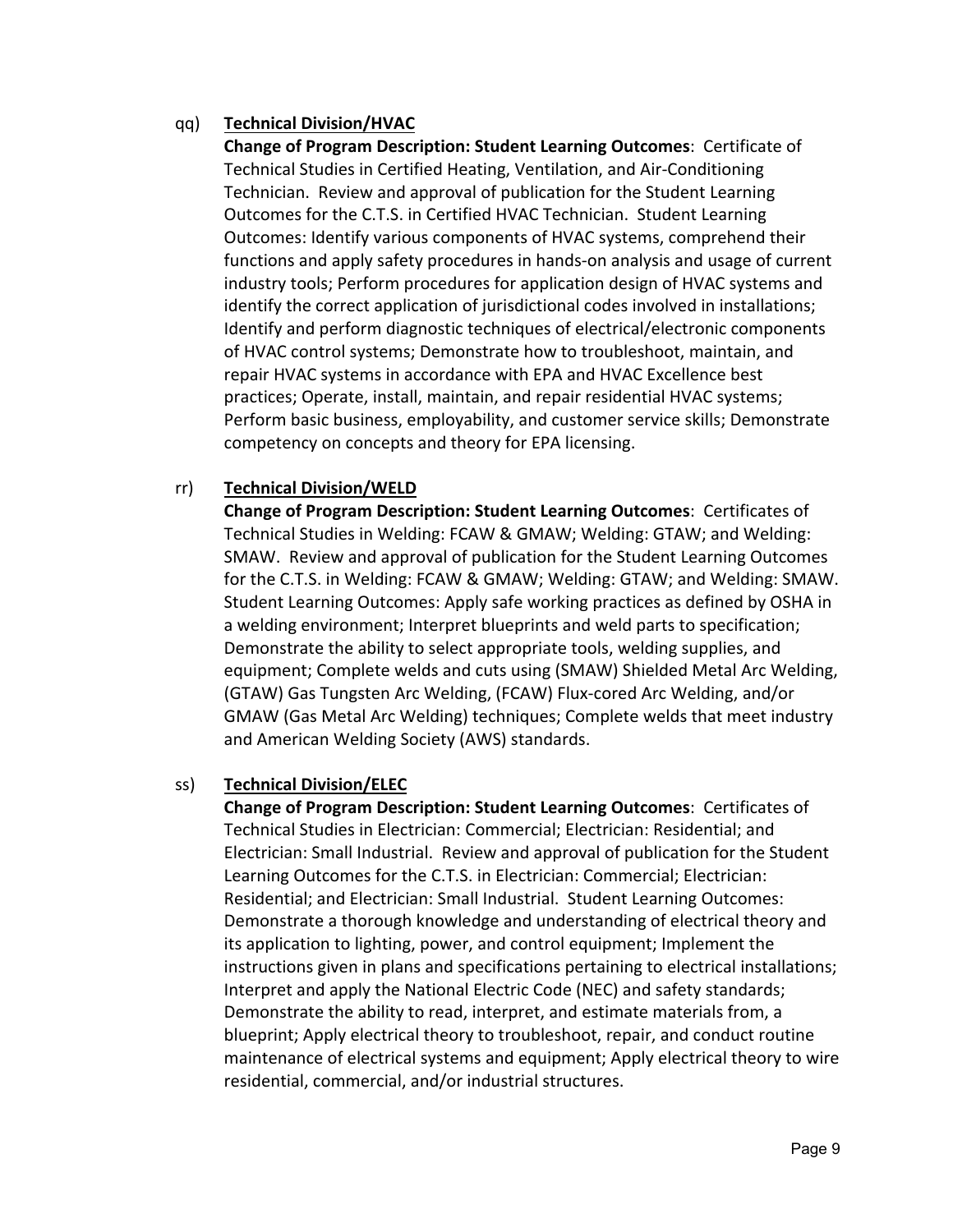## tt) **Technical Division/CARP**

**Change of Program Description: Student Learning Outcomes**:Certificate of Technical Studies in Carpentry. Review and approval of publication for the Student Learning Outcomes for the C.T.S. in Carpentry. Student Learning Outcomes: Apply and observe the required safety standards in residential construction; Demonstrate the safe use of the appropriate tools, equipment, materials, and techniques as required to carry out work on a building project; Construct projects by interpreting blueprints, drawings, and specifications, applying building codes where applicable; Estimate materials and labor costs to complete a building project; Use math computations, formulas, and measurements required in the carpentry field; Perform general carpentry skills, apply codes, and safety standards; Identify, compute, and apply measurements in the planning and layout processes used in the construction industry; Demonstrate the ability to troubleshoot and repair problems related to carpentry operations; Combine theory, principles and procedures using critical thinking and the appropriate materials, tools/equipment to construct a residential dwelling.

### uu) **Technical Division/COSM**

**Change of Program Description: Student Learning Outcomes**:Technical Diploma in Cosmetology. Review and approval of publication for the Student Learning Outcomes for the T.D. in Cosmetology. Student Learning Outcomes: Apply sufficient knowledge to pass the Louisiana State Board of Cosmetology; Demonstrate an understanding of basic business, record‐keeping and accounting skills and the ability to succeed as a small business owner; Analyze client needs and information to provide a professional, customized client service; Demonstrate customer service skills, professional skills, and behaviors commensurate with industry expectations; Apply appropriate cosmetology techniques dependent upon client needs, including hair analysis, haircutting, hair coloring, hair styling, perming and relaxing hair, and installing artificial hair; Apply safety and sanitation procedures in accordance with Louisiana State Board of Cosmetology regulations; Use and maintain a variety of cosmetology tools and equipment; Perform basic skin and nail care services including manicuring, pedicuring, facials, superfluous hair removal, and makeup application; Demonstrate salon management skills include front desk operations, dispensary inventory and loss prevention, and self‐marketing.

### vv) **Technical Division/BARB**

**Change of Program Description: Student Learning Outcomes**:Technical Diploma in Barber‐Styling. Review and approval of publication for the Student Learning Outcomes for the T.D. in Barber‐Styling. Student Learning Outcomes: Apply sufficient knowledge to pass the Louisiana State Board of Barber Examiners; Demonstrate an understanding of basic business, record‐keeping and accounting skills and the ability to succeed as a small business owner; Analyze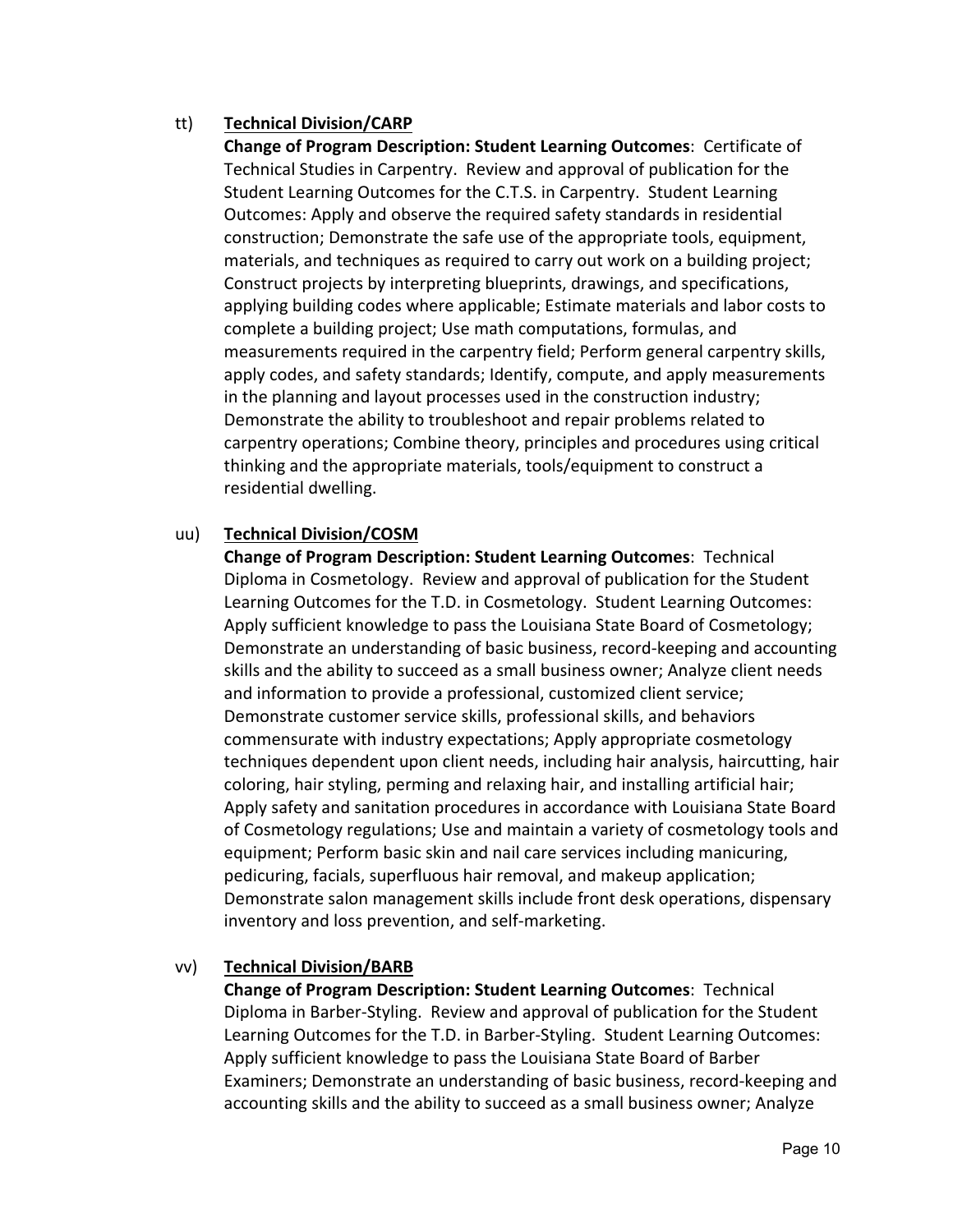client needs and information to provide a professional, customized client service; Demonstrate customer service skills, professional skills, and behaviors commensurate with industry expectations; Apply appropriate cosmetology techniques dependent upon client needs, including hair analysis, haircutting, facial massage, beard and moustache trimming, shaving and designing, installing hairpieces, hair coloring, hair styling, perming and relaxing hair and other chemical services; Apply safety and sanitation procedures in accordance with Louisiana State Board of Cosmetology regulations; Use and maintain a variety of cosmetology tools and equipment; Perform basic skin and nail care services including manicuring, pedicuring, facials, superfluous hair removal, and makeup application; Demonstrate salon management skills include front desk operations, dispensary inventory and loss prevention, and self‐marketing.

#### ww) **Technical Division/MTTC**

**Change of Program Description: Student Learning Outcomes**:Certificate of Technical Studies in Precision Machining. Review and approval of publication for the Student Learning Outcomes for the C.T.S. in Precision Machining. Student Learning Outcomes: Demonstrate responsible and ethical safety practices in a manufacturing environment; Interpret blueprints for machining; Demonstrate accuracy in measurements and calculations required to produce precision parts; Complete manual machine part production to industry standards; Complete computer numerical machine part production to industry standards; Demonstrate proficiency in troubleshooting applications; Set-up and operate CNC machines.

#### xx) **Business & Technology/BSMG**

**Concept Proposal for a new Instructional Program:** Certificate of Technical Studies in Business Systems Design. Creation of a new instructional program, the C.T.S. in Business Systems Design. The 10‐course, 30‐credit hour Certificate of Technical Studies program in Business Systems Design is mapped to outcomes and competencies developed by industry. The proposed program was created in conjunction with DXC Technologies, who plan to hire 2000 employees in the New Orleans area over the next five year period. Business System Designers typically design, develop, and manage complex solutions and systems over their lifecycle. Drawing on an interdisciplinary systems design approach that can be applied to any field, the proposed program provides an overview of the process of developing documentation for any system, from initial scoping through detailed design. Instruction will include defining the systems design challenges, defining functional requirements, and objectively measuring the value of any potential systems design solution. Note: all courses, with the exception of one are existing at the College, and plans are in place to create a concentration with the existing A.A.S. in Business & Management where the proposed certificate may be completed as an exit point.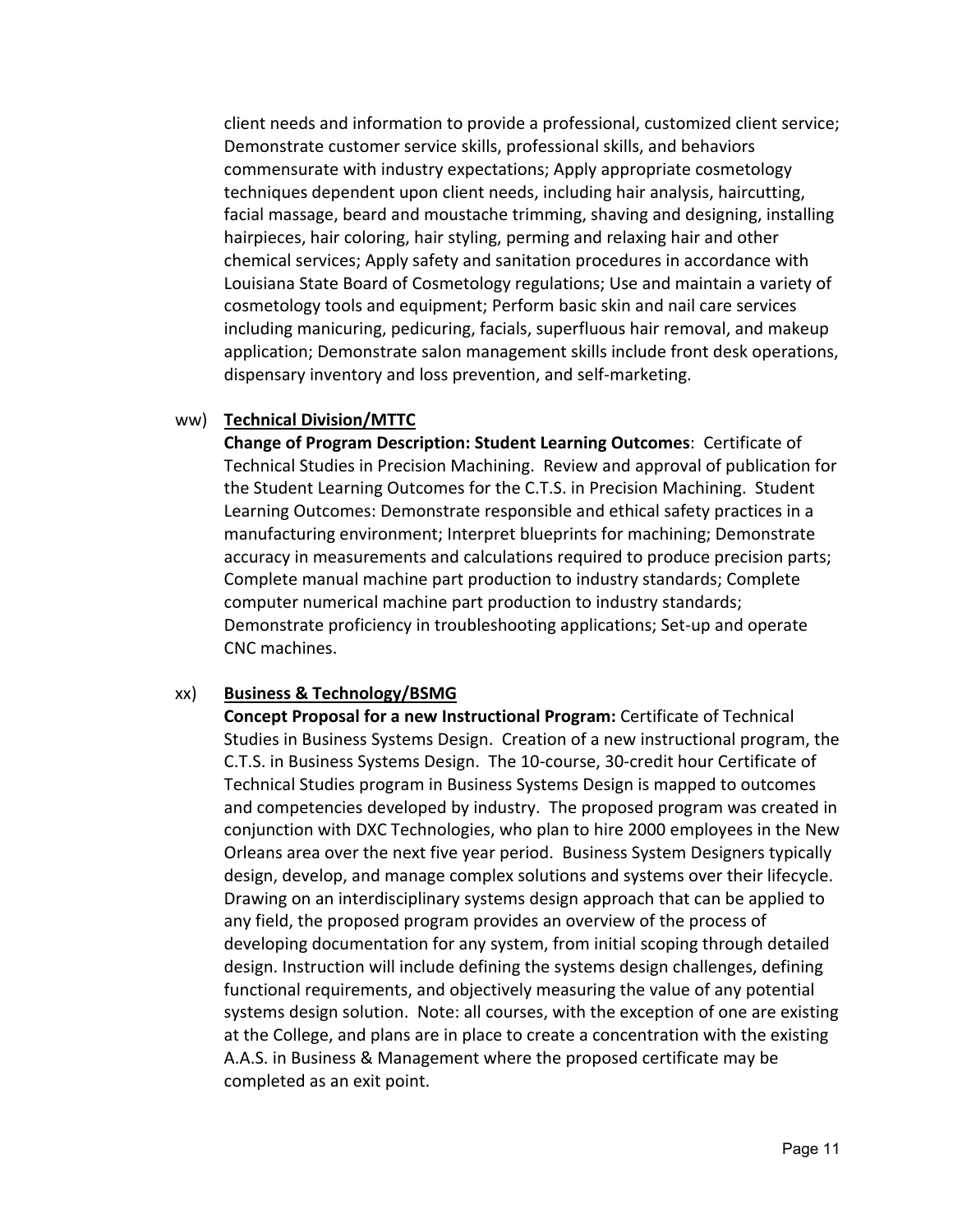## yy) **Business & Technology/BSMG**

**Program Revision:** Associate of Applied Science in Business & Management. Creation of a new concentration within the A.A.S. in Business & Management. Concentration in Business Systems Design. The goal of the Concentration is to provide students with knowledge required to work in a professional environment contributing to the design of business systems.

## zz) **Business & Technology/BUSG**

**New Course:** BUSG‐145: Principles of Banking (3‐0‐3 / 45). Creation of a new course, BUSG‐145: Principles of Banking. The goal of the course is to provide foundational knowledge necessary for a career in banking and/or financial services. Course description: "An overview the banking industry. Topics include the language and documents of banking, checking process, teller functions, deposit functions and the role of the bank in the community. Course may be offered on campus, hybrid or online."

## aaa) **Business & Technology/BUSG**

**New Course:** BUSG-165: Consumer Lending (3-0-3 / 45). Creation of a new course, BUSG‐165: Consumer Lending. The goal of the course is to provide an overview of consumer credit for students interested in careers in consumer lending, consumer credit as well as current bank employees who need to understand consumer credit. Course description: "Forming a loan policy, generating applications, learning about the credit investigation, and understanding the evaluation of and decisions that go into every loan application. May be offered in a traditional classroom setting, hybrid or online."

## bbb) **Business & Technology/BUMG**

**Concept Proposal for a new Instructional Program:** Certificate of Technical Studies in Banking and Lending Assistant. Creation of a new instructional program, the C.T.S. in Banking and Lending Assistant. The six‐course, 18‐hours C.T.S. is designed to provide fundamental knowledge and skills to individuals seeking entry‐level positions in the retail banking industry ‐ primarily in branch banking and direct customer service/sales. Career options include: bank teller, new account clerk, statement clerks, bill and account collectors and loan interviewers.

### ccc) **Business & Technology/BSMG**

**Program Revision:** Associate of Applied Science in Business & Management. Creation of a new concentration within the A.A.S. in Business & Management. Concentration in Banking and Finance. The goal of the Concentration is to prepare students to succeed in a variety of positions in the retail banking industry, primarily in branch banking, consumer lending, and direct customer service and sales. Career options include: loan officers and interviewers, bank tellers, new account clerks, statement clerks, and credit analysts.